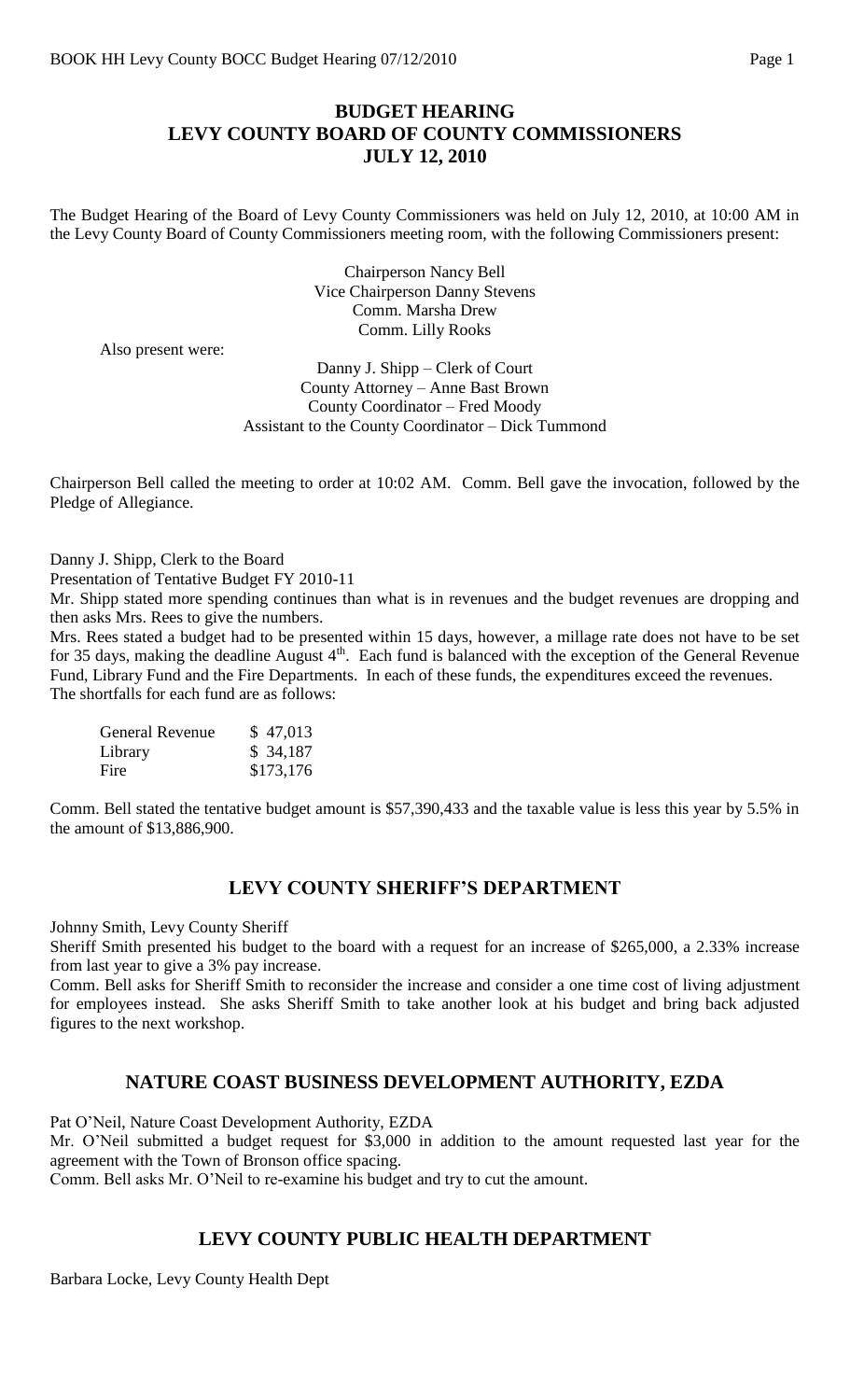Mrs. Locke states their budget request is the same as last year with no pay increases for the amount of \$150,000.

## **LARC**

Betty Walker, LARC

Ms. Walker submitted a budget request for \$25,000 in addition to the budget amount requested last year. After discussion, Comm. Stevens asked LARC to be placed on the next meeting agenda for funding assistance.

#### **CENTRAL FLORIDA COMMUNITY ACTION AGENCY**

Robert Wilford, Central Florida Community Action Agency Mr. Wilford submitted a budget request for \$5,000, the same amount as last year.

## **LEVY COUNTY PROPERTY APPRAISER**

Oz Barker, Property Appraiser

Mr. Barker submitted a budget in the amount of \$1,102,559, which is a 5.51% decrease from last year and does not include any raises. Mr. Barker stated if money is granted for another department to give raises, he would come back to the Board for an increase for his employees to also to have a raise.

## **LEVY COUNTY SUPERVISOR OF ELECTIONS**

Connie Asbell, Supervisor of Elections

Mrs. Asbell submitted the same budget amount as approved last year with no salary increases.

# **LEVY COUNTY TAX COLLECTOR**

Mrs. Rees stated for Mrs. Fugate the Tax Collector budget is an estimate of what is charged by statute to collect the taxes and she has not yet submitted her budget to DOR as it is not required until August.

### **LEVY COUNTY CLERK OF COURT**

Danny J. Ship, Clerk of Court

Mr. Shipp submitted his budget with a \$30,000 increase in his budget due to the reduction in revenues from recording, the increase in insurance and retirement as well as a 3% increase.

Comm. Bell asked for Mr. Shipp to consider a cost of living adjustment for his employees, rather than a salary increase and would like to see a budget decrease.

Mr. Shipp stated his State budget for the court side may decrease in the 4<sup>th</sup> quarter by about \$200,000.

# **FIRE ADVISORY BOARD**

Joe Rinaudo, Assistant Fire Chief, Morriston Fire Dept.

Mr. Rinaudo speaking on behalf of Lamar Stegall submitted a budget request in the amount of \$1,389,524, which includes a 3% pay increase.

Chief Ronnie McQueen, Fanning Springs explained to the Board the need for additional funds.

The meeting recessed at 11:21 A.M. The meeting reconvened at 11:41 P.M.